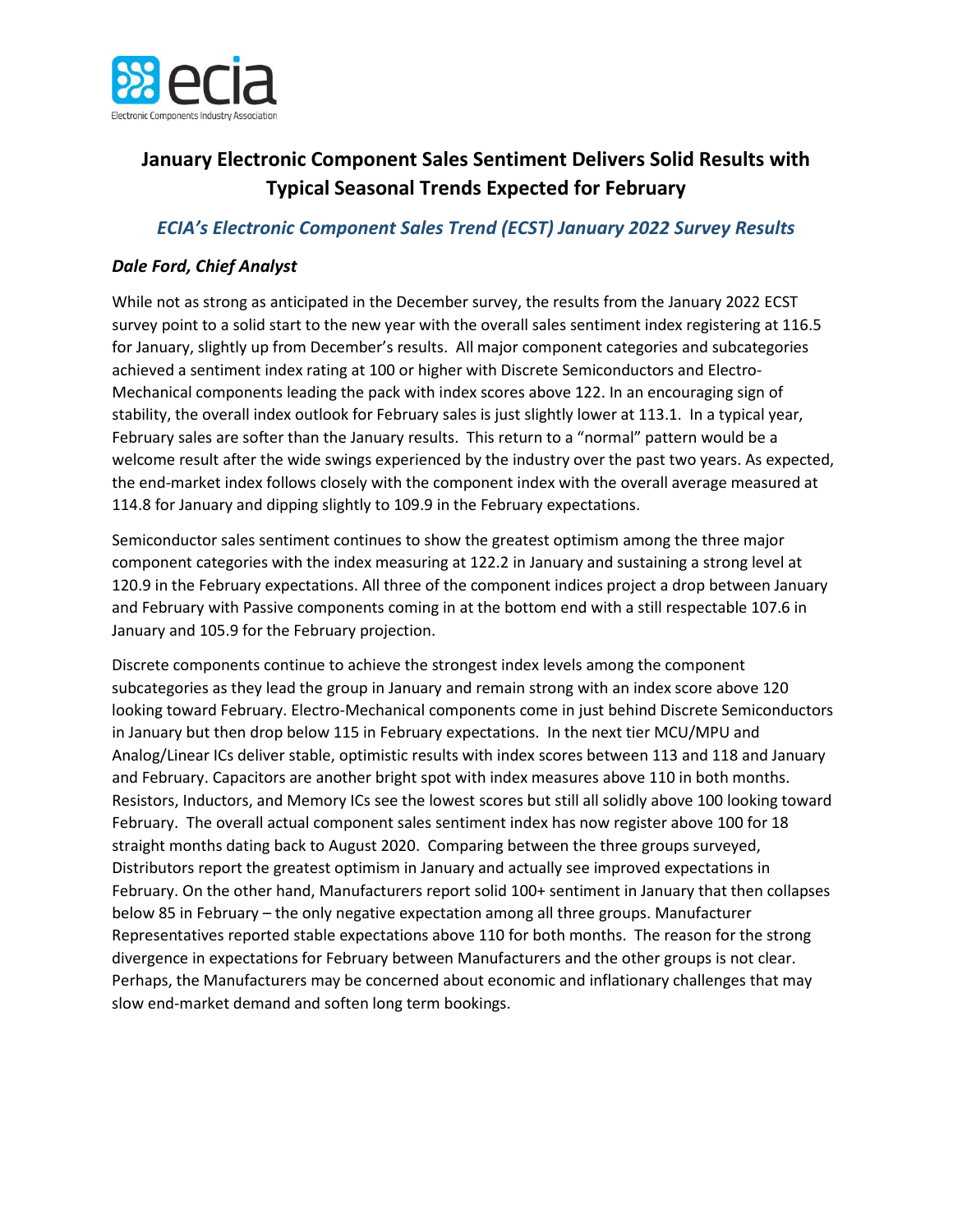

Only two end markets report an expectation of sales sentiment below 100 for January and February – Consumer Electronics and Mobile Phones. Computer expectations come in slightly above 100 in both months. Again, the softness in these areas reflects a typical seasonal pattern for these markets. Automotive Electronics leads with strong sales sentiment above 125 in both January and February. Industrial Electronics scores above 120 in January and then dips slightly below in February. Avionics/Military/Space represents another bright spot as it measures roughly 118 in January and then jumps above 125 in February. Medical Electronics also sees very positive sentiment around 117 in January and then topping 120 in February. The good news in all of this is that even with seasonal softness, the broad end-market demand indicates growth in January and projects continued growth in February. This represents a very encouraging start to the new year.



Concerns related to the economy have grown with inflationary pressures continuing to increase and the Federal Reserve signaling plans to raise rates and begin restricting monetary supply to battle this